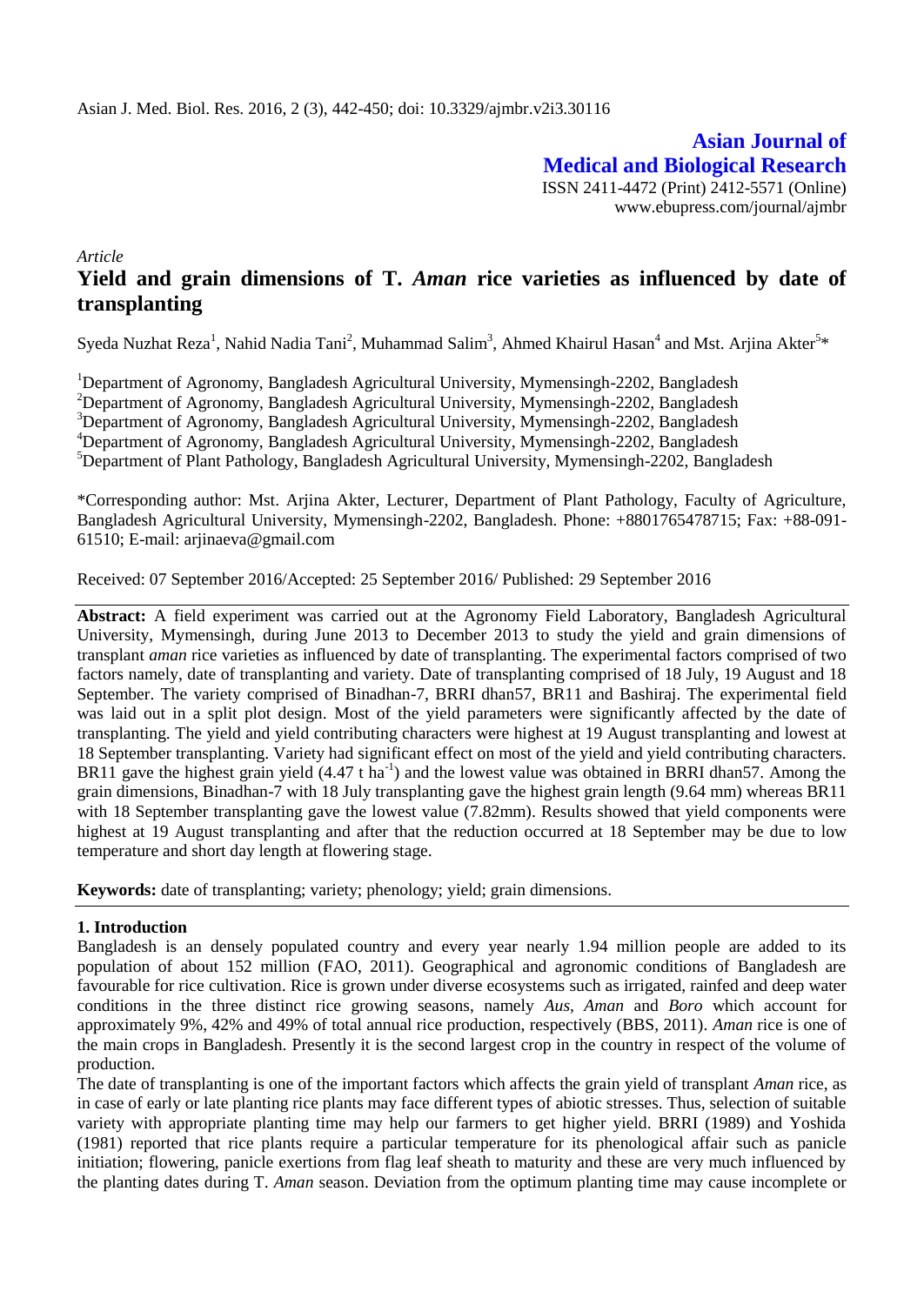irregular panicle exsertion and increase spikelet sterility. The optimum planting date as recommended by BRRI is July 15 to August 15 for transplant *Aman* rice. July transplanting in many cases is not practicable as the land remains occupied by other crops. When these varieties are transplanted in the late season during September-October, their sensitivity of flowering in the months of November-December mostly depends on the planting dates. The late transplanting exposes the reproductive phase as well as phenological events of crop is very much sensitive to day length and lower temperature regime, thereby, causing high spikelet sterility and poor growth of the plant and finally reduction of grain yield through the reduction of yield contributing characters. The yield contributing characters specially number of effective tillers hill<sup>-1</sup>, number of grains panicle<sup>-1</sup>, grain yield and straw yield were significantly affected when compared to late transplanting. Many of them obtained better results from early transplanting than late transplanting (Darko *et al*., 2013; Ali *et al.*, 2012; Tamanna, 2007; Pandey *et al.*, 2001).

Rice grain width and shape play important role in determining grain yield (Lin [and Wu,](file:///E:/NOVA/study(MS)/Experiment/thesis/imp%20for%20review/new/Quantitative%20Trait%20Loci%20(QTL)%20Analysis%20For%20Rice%20Grain%20Width%20and%20Fine%20Mapping%20of%20an%20Identified%20QTL%20Allele%20gw-5%20in%20a%20Recombination%20Hotspot%20Region%20on%20Chromosome%205.htm%23bib29) 2003). Rice grain appearance is mainly specified by grain shape as defined by grain length, width and the length–width ratio (LWR) [\(Zhang,](file:///E:/NOVA/study(MS)/Experiment/thesis/imp%20for%20review/new/Quantitative%20Trait%20Loci%20(QTL)%20Analysis%20For%20Rice%20Grain%20Width%20and%20Fine%20Mapping%20of%20an%20Identified%20QTL%20Allele%20gw-5%20in%20a%20Recombination%20Hotspot%20Region%20on%20Chromosome%205.htm%23bib75) 2007).The great economic importance associated with grain width and shape necessitates indepth study of their genetic basis and development mechanisms to better understand biological development processes and to facilitate breeding in rice. Some of the genotypes showed significant variation in response to sowing dates in terms of grain length. In contrast, grain weight of most varieties was not significantly affected by different transplanting dates. The length to width ratio (LWR) of most of the genotypes was highest under late sowing compared to early and mid sowing (Zhu *et al*., 2013).

Bangladesh Rice Research Institute (BRRI) and Bangladesh Institute of Nuclear Agriculture (BINA) have developed some HYVs and works on their photosensitivity. Experiments on date of transplanting are the most effective means to identify the photosensitivity. In a view of above discussion the present study was designed and carried out with to evaluate the yield components and grain dimensions of T. *Aman* rice varieties. To find out the effect of date of transplanting on the yield, yield component and grain dimensions of T*. Aman* rice varieties. To find out the interaction, if any, between date of transplanting and variety on the yield, yield components and grain dimensions of T. *Aman* rice.

## **2. Materials and Methods**

# **2.1. Location**

The experiment was carried out at the Agronomy Field Laboratory, Bangladesh Agricultural University, Mymensingh during the period from July to December 2013. The experiment field was located at  $24^{\circ}75'$  N latitude and  $90^{\circ}50'$  E longitude having an altitude of 18m above the mean sea level. The experimental site belongs to the Sonatola soil series, having calcareous dark grey soil under Agro-ecological Zone of the Old Brahmaputra Floodplain (AEZ-9).

# **2.2. Soil**

The experimental field was medium high land with moderate drained condition. The land was silty loam in texture having a soil pH value of 6.5, low in organic matter content and its general fertility level was also low.

# **2.3. Climate**

The experimental area was located under the sub-tropical climate which is specialized by moderately high temperature and heavy rainfall during the *Kharif* season (April-September) and low rainfall with moderately low temperature during *Rabi* season (October-March). In 2013, monthly average highest air temperature (29.8<sup>0</sup>c) was recorded in June and lowest  $(19.8^{\circ}c)$  was recorded in December, the highest rainfall  $(338.8$ mm) was recorded in July and lowest (0.0mm) was measured in November.

#### **2.4. Experimental Treatments**

The experimental factors comprised of two factors namely, date of transplanting and variety. Date of transplanting comprised of 18 July, 19 August and 18 September. The variety comprised of Binadhan-7, BRRI dhan57, BR11 and Bashiraj.

# **2.5. Experimental design and layout**

The experimental field was laid out in a split plot design. The date of transplanting were assigned in the main plots and varieties in the subplot. The total numbers of unit plots were 36. The area of each unit plot was  $2.5 \text{m} \times 2.0 \text{m}$  (5 sq. m).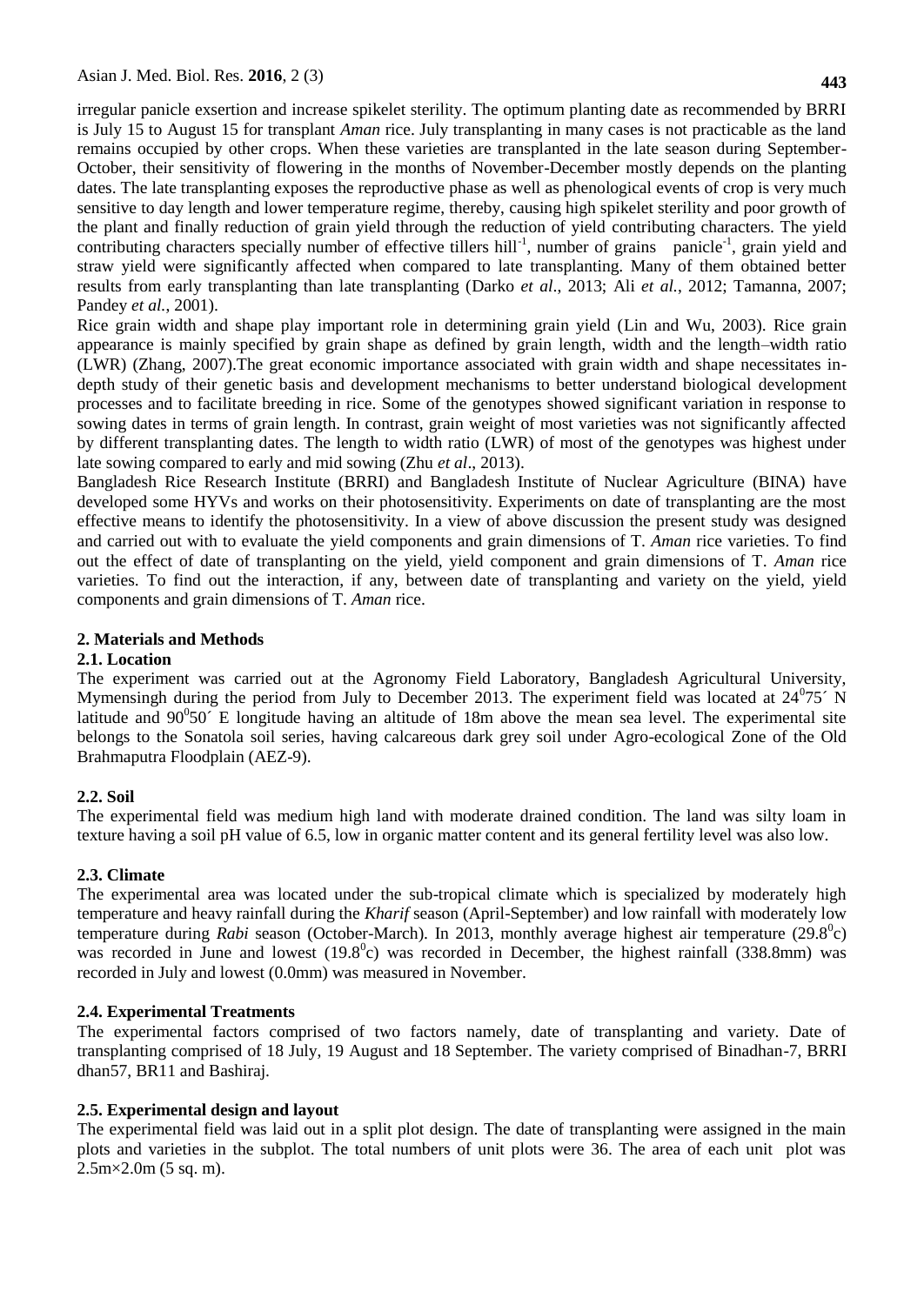## **2.6. Seed collection**

Healthy and vigorous Seeds of BRRI dhan57, Bashiraj, BR11 were collected from Agronomy Field Laboratory, Bangladesh Agricultural University, Mymensingh. Healthy seeds of Binadhan-7 were collected from the BINA, Mymensingh.

## **2.7. Seed sprouting**

Healthy seeds of the variety were selected by specific gravity method. The selected seeds were soaked in water for 24 hours and then they were taken out and placed in gunny bags for sprouting. The seeds started sprouting after 48 hours and were suitable for sowing after 72 hours.

## **2.8. Fertilizer application**

All the fertilizers (Triple Super Phosphate, Muriate of Potash, Zypsum and Zinc sulphate) accept urea were applied during the final land preparation. Nitrogen was applied in three splits. The  $1<sup>st</sup>$  one-third was applied at 20 DAT as top dressing, the 2<sup>nd</sup> one-third was applied during early tillering stage (30-35 DAT) and last onethird applied at panicle initiation stage (50-55 DAT) as top dressing.

## **2.9. Transplanting of seedling**

35 day old seedlings were uprooted carefully from the nursery bed of Agronomy Field Laboratory, BAU, Mymensingh. Before uprooting the seedlings, nursery beds were slightly irrigated for easier uprooting. Uprooted seedlings were transplanted in the unit plots on 3 different dates in 18 July, 19 August and 18 September 2013, respectively. Three seedlings were transplanted in each hill maintaining a spacing of 25cm×15cm.

## **2.10. Intercultural operations**

Intercultural operations such as weeding, gap filling and irrigation were done in order to ensure and maintain the normal growth of the crop as and when necessary. No protection measures were taken during the experimental period.

#### **2.11. Procedure of data collection**

During the growth period phonological data viz. date of tillering, panicle initiation (PI), booting, heading, flowering, grain filled duration, physiological maturity (PM) and total field duration were recorded. When 90% of grain became golden yellow in colour, five hills (excluding border hills) were randomly selected from each unit plot according to the treatments for collecting the yield parameters. Data on individual plant parameters were recorded from five randomly selected hills of each plot and those on number of panicles m<sup>-2</sup>, number of grains m<sup>-2</sup>, 1000-grain weight, grain yield, straw yield, harvest index were recorded  $1m^2$  area of plot at harvest.

Length, width, and height (grain dimensions) of randomly selected twenty grains were measured with a digital caliper. The grain weight of twenty grains was measured by digital grain moisture meter and grain volume was calculated. Grain volume (GV) was calculated from these measurements assuming the grains as an ellipsoid according to the Piskunov equation (1978) as in a previous studies (Miralles *et al*. 1998; Hasan *et al.* 2011) respectively.

Grain volume =  $4/3 \pi$  a b c

Where:  $\pi = 3.1416$ ,  $a = 0.5$  length,  $b = 0.5$  width (lateral width) and  $c = 0.5$  height (dorsal) of the grain. The accuracy of this procedure was demonstrated by Hasan *et al.* 2011. Individual grain weight in each plot of randomly selected twenty grains was measured by digital grain moisture meter.

All the data were analyzed statistically and mean differences were adjusted by DMRT.

#### **3. Results and Discussion**

#### **3.1. Phenological events**

From table 1 it was found that duration of early tillering (ET), panicle initiation (PI), booting, heading, anthesis, physiological maturity (PM), grain filling duration and total field duration was gradually decreased with delayed transplanting up to September 18th. Among the varieties, BR11 and Bashiraj took more days to reach physiological maturity while BRRI dhan57 and Binadhan-7 reached earlier. The highest duration was found in Bashiraj at the most of the transplanting dates and lowest one was found in BRRI dhan57.

From the climatic data it was found that early transplanted crop received more favourable day length, temperature, sunlight especially at the time of tillering, anthesis and grain filling compared to the late transplanting. It was clear that early transplanting dates were less sensitive for day length and photoperiod phase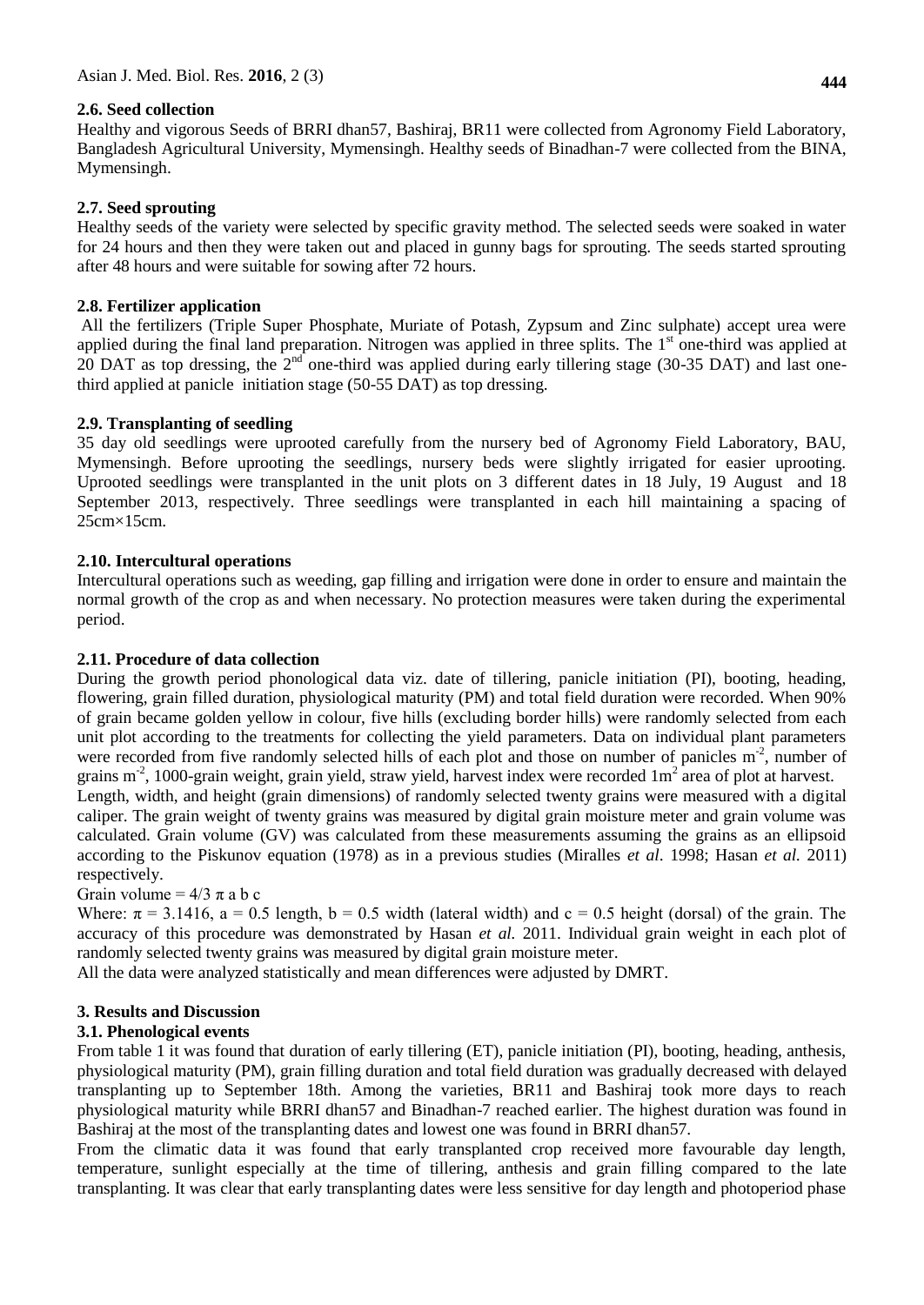but 18 September transplanted crops were suffered most by the low temperature and during the grain filling time. These data were in agreement with Ali *et al.*, (2012) who found that duration of maximum tillering, panicle initiation, flowering stage were gradually decreased in T. *Aman* rice with delayed transplanting.

#### **3.2. Yield parameters**

All the yield parameters was significantly affected by date of transplanting except unfilled grain panicle<sup>-1</sup>, 1000 grain weight and harvest index. Among the transplanting dates 19 August transplanting gave the highest yield parameters viz. effective tillers hill<sup>-1</sup> (10.95), number of grains panicle<sup>-1</sup> (96.19), sterile spikelets panicle<sup>-1</sup>  $(12.83)$ , number of panicle m<sup>-2</sup> (254.83) number of grains m<sup>-2</sup> (22622.88), 1000 grain weight (20.74g), grain yield (4.65 t ha<sup>-1</sup>), straw yield (5.71 t ha<sup>-1</sup>), biological yield (10.36 t ha<sup>-1</sup>), harvest index (44.81%) except plant height and panicle length. Plant height (118.68 cm) and panicle length (22.52 cm) was highest at 18 July transplanting, where as 18 September produced the lowest above mentioned parameters (Table 2).The19 August gave 40% higher yield than 18 September transplanting. For late transplanting, low temperature, short day length at the pollen development stage may cause a sharp decline in fertile or filled spikelet particularly in the photo sensitive cultivars. Thus, for late transplanting, poor pollen germination may be another reason for decline in yield. The higher yield for early transplanting may be due to favourable climatic conditions especially at the time of tillering, flowering and grain filling. Early transplanted crops received more favourable day length, temperature, sunlight especially at the tillering stage and panicle initiation stages compared to later transplanted crops. The similar data also reported by Darko *et al.* (2013) who found that the best yield of 5.99 t ha<sup>-1</sup> would be achieved when planting is done on August 1st sowing. Tamanna (2007) found that grain yield significantly decreased with delay transplanting, the yield decreasing by 50% when transplanting was delayed to 25 September.

Variety was significantly affected all the yield parameters at 1% level of probability, except the harvest index. From Table 3 Among the varieties BR11 produced the highest number of grains panicle<sup>-1</sup> (78.53), panicle weight (80.09g), 1000 grain weight (23.25g), grain yield (4.47 t ha<sup>-1</sup>), straw yield (5.48 t ha<sup>-1</sup>) and harvest index  $(44.71\%)$ . Plant height (137.00 cm), effective tillers hill<sup>-1</sup> (11.07), panicle length (22.36 cm), number of grains  $m<sup>2</sup>$  (23469.90) and number of panicles  $m<sup>2</sup>$  (281.78) was highest in Bashiraj where as BRRI dhan57 produced the lowest above mentioned parameters except the number of grains  $m<sup>2</sup>$ . The lowest number of grains  $m<sup>2</sup>$ (15177.03) was produced by Binadhan-7. The results indicated that BR11 produced the highest grain yield and it gave 28.41% more yield than BRRI dhan57, because it is a high yielding varieties which have been developed by BRRI and was statistically similar with Bashiraj (4.25 t ha<sup>-1</sup>). The probable reason of the different grain yield due to the different yield parameters (no of tiller, no of grain panicle $^{-1}$ , filled grain panicle $^{-1}$ , 1000 grain weight etc.) influenced by the genetic make-up of the variety.

Yield differences due to varieties were recorded by Saha (2013), Anjuman (2012) and Khisha (2002), who observed variable grain yield among varieties.

From Table 4 we found that the interaction of date of transplanting and variety was significantly affected all the yield parameters at 1% level of probability except harvest index. Highest plant height (161.23 cm) was obtained from the interaction of 18 July  $\times$  Bashiraj, which was statistically identical with the interaction of 19 August  $\times$ Bashiraj and lowest was found in BRRI dhan57 (57.13 cm) transplanted at 18 September, which was statistically identical with the interaction of 18 September  $\times$  BR11 and 18 September  $\times$  Binadhan-7. The highest number of effective tillers hill<sup>-1</sup> (13.60) was produced in the interaction of 19 August  $\times$  BR11, which was statistically identical with the interaction of 18 July  $\times$  Bashiraj. The lowest number was found in the interaction of 18 September  $\times$  BRRI dhan57. The highest grains panicle<sup>-1</sup> (123.13), panicle weight (105.38g), 1000 grain weight (23.26g), grain yield (5.58 t ha<sup>-1</sup>), straw yield (6.69 t ha<sup>-1</sup>) and harvest index (45.49%) was found in the interaction of 19 August  $\times$  BR11. The highest number of panicles m<sup>-2</sup> (306.00) and number of grains m<sup>-2</sup> (25972.81) was found in the interaction of 19 August  $\times$  Bashiraj and 18 July  $\times$  Bashiraj. The lowest number of panicles m<sup>-2</sup> (143.00), 1000 grain weight (16.44g), grain yield (2.42 t ha<sup>-1</sup>), straw yield (3.12 t ha<sup>-1</sup>) and harvest index (43.75%) was found in the interaction of 18 September  $\times$  BRRI dhan57. Interaction of 18 September  $\times$  BR11 produced lowest number of grains panicle<sup>-1</sup> (29.98) and number of grains m<sup>-2</sup> (10562.13).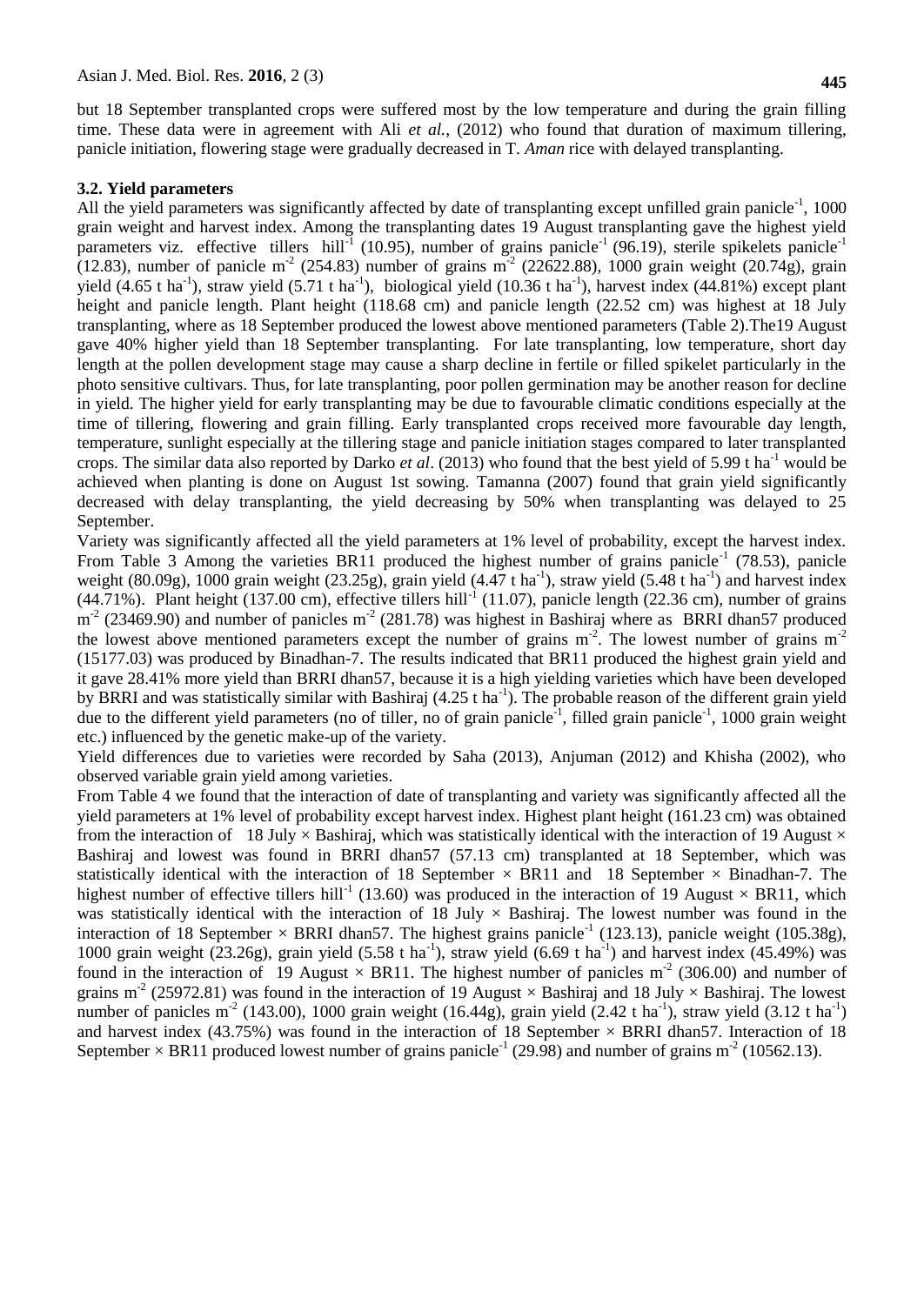**Table 1. Date of occurrence of early tillering (ET), panicle initiation (PI), booting (Bo), heading, anthesis (Anth), physiological maturity (PM), grain filling duration and total field duration of some T.** *Aman* **rice under different date of transplanting.**

| Date of        | <b>Variety</b> |       |                           |    |     |      | Each stage was calculated from days after transplanting ET-Bo ET-Bo ET-Bo Bo-At |        |       |                     |      | Bo-At | Bo-At  | At-PM At-PM At-PM |       |        | Total           |
|----------------|----------------|-------|---------------------------|----|-----|------|---------------------------------------------------------------------------------|--------|-------|---------------------|------|-------|--------|-------------------|-------|--------|-----------------|
| transplanting  |                | Early | Panicle                   |    |     |      | Booting Heading Anthesis Physiological Duration *Sun Temp Duration *Sun         |        |       |                     |      |       | Temp   | Duration *Sun     |       | Temp   | Field           |
|                |                |       | tillering Initiation (Bo) |    |     | (At) | Maturity                                                                        | (Days) |       | Shine (Mean) (Days) |      | Shine | (Mean) | (Days)            | Shine | (Mean) | <b>Duration</b> |
|                |                | (ET)  | (PI)                      |    |     |      | (PM)                                                                            |        | (hrs) |                     |      | (hrs) |        |                   | (hrs) |        |                 |
|                |                | 30    | 46                        | 52 | 56  | 62   | 83                                                                              | 22     | 3.61  | 29.18               | 10   | 6.7   | 29.6   | 21                | 4.83  | 28.41  | 118             |
|                | V,             | 22    | 48                        | 55 | 60  | 68   | 96                                                                              | 33     | 3.62  | 29.05               | -13  | 6.48  | 29.97  | 28                | 4.67  | 27.69  | 131             |
|                | $V_{3}$        | 35    | 58                        | 74 | 80  | 90   | 110                                                                             | 39     | 4.23  | 29.29               | -16  | 5.57  | 27.78  | 20                | 4.69  | 25.92  | 145             |
|                |                | 39    | 66                        | 90 | 101 | 107  | 139                                                                             | 51     | 4.55  | 28.73               | -17  | 4.32  | 26.29  | 32                | 7.61  | 22.9   | 174             |
| T <sub>2</sub> |                | 25    | 37                        | 48 | 55  | 64   | 91                                                                              | 23     | 4.59  | 28.77               | -16  | 5.67  | 27.59  | 27                | 6.09  | 24.47  | 126             |
| T <sub>2</sub> | $V_{2}$        | 20    | 31                        | 36 | 40  | 48   | 79                                                                              | 16     | 6.50  | 30.04               | -12  | 2.67  | 27.87  | 31                | 5.02  | 26.43  | 114             |
| T <sub>2</sub> | $V_{3}$        | 28    | 53                        | 63 | 72  | 78   | 107                                                                             | 35     | 5.20  | 28.45               | - 15 | 4.36  | 25.26  | 29                | 7.99  | 22.71  | 142             |
| T <sub>2</sub> |                | 31    | 55                        | 63 | 70  | 80   | 112                                                                             | 32     | 4.99  | 28.33               | -17  | 4.80  | 25.12  | 32                | 7.68  | 22.54  | 147             |
| $T_3$          |                | 20    | 33                        | 52 | 60  | 68   | 90                                                                              | 32     | 5.26  | 26.32               | -16  | 8.28  | 22.63  | 22                | 5.43  | 21.09  | 125             |
| $T_3$          | V,             | 15    | 28                        | 37 | 44  | 52   | 83                                                                              | 22     | 5.16  | 27.51               | - 15 | 4.71  | 24.73  | 31                | 7.64  | 22.44  | 118             |
|                |                | 25    | 37                        | 59 | 64  | 72   | 102                                                                             | 34     | 5.69  | 25.58               | -13  | 7.69  | 21.89  | 30                | 3.46  | 19.8   | 137             |
|                |                | 22    | 35                        | 43 | 48  | 56   | 85                                                                              | 21     | 4.65  | 26.73               | -13  | 8.05  | 23.77  | 29                | 6.07  | 21.26  | 120             |

Here,  $T_1 = 18$  July,  $T_2 = 19$  August,  $T_3 = 18$  September.

 $V_1 = Binadhan-7$ ,  $V_2 = BRRI dhan57$ ,  $V_3 = BR11$ ,  $V_4 = Bashirai$ .

Table 2. Effect of date of transplanting on yield and yield components of T. *Aman* rice.

| Date of             | Plant                 | No. of       | No. of non-                | No. of                | No. of sterile No. of |               | No. of    | <b>Panicle</b> | 1000-grain Grain |                        | <b>Straw</b>           | <b>Harvest</b> |
|---------------------|-----------------------|--------------|----------------------------|-----------------------|-----------------------|---------------|-----------|----------------|------------------|------------------------|------------------------|----------------|
| transplanting       | height (cm) effective |              | effective                  | grains                | spikelets             | panicles $m2$ | grains    | weight $(g)$   | weight $(g)$     | yield                  | vield                  | index $(\% )$  |
|                     |                       | tillers hill | tillers hill <sup>-1</sup> | panicle <sup>-1</sup> | panicle <sup>-1</sup> |               | m         |                |                  | $(t)$ ha <sup>-1</sup> | $(t)$ ha <sup>-1</sup> |                |
| m<br>1 <sub>1</sub> | 18.68a                | 10.55a       | 1.53                       | 77.62b                | 12.75b                | 247.25b       | 19725.22b | 89.03a         | 20.56a           | 4.00ab                 | 4.96ab                 | 44.63ab        |
| T <sub>2</sub>      | 10.38b                | 10.95a       | 2.08                       | 96.19a                | 12.83b                | 254.83a       | 22622.88a | 89.84a         | 20.74a           | 4.65a                  | 5.71a                  | 44.81a         |
| $T_3$               | 70.19c                | 8.78b        | 1.95                       | 50.70c                | 13.59a                | 212.00c       | 14678.56c | 39.59b         | 19.51b           | 2.79 <sub>b</sub>      | 3.53 <sub>b</sub>      | 44.13b         |
| CV(%)               | 2.51                  | 6.07         | 3.56                       | 6.85                  | 13.00                 | 2.75          | 3.88      | 5.05           | 2.89             | 3.48                   | 4.51                   | 3.56           |
| Level of sig        | $***$                 | $\ast$       | <b>NS</b>                  | $***$                 | ×                     | $\ast$        | $***$     | **             | $***$            | **                     | **                     | $\ast$         |

In a column figures with similar letters or without letters do not differ significantly whereas figures with dissimilar letter differ significantly as per DMRT.

NS \* and \*\* indicates not significant, significant at 5% and 1% level of probability.

 $T_1 = 18$  July,  $T_2 = 19$  August,  $T_3 = 18$  September.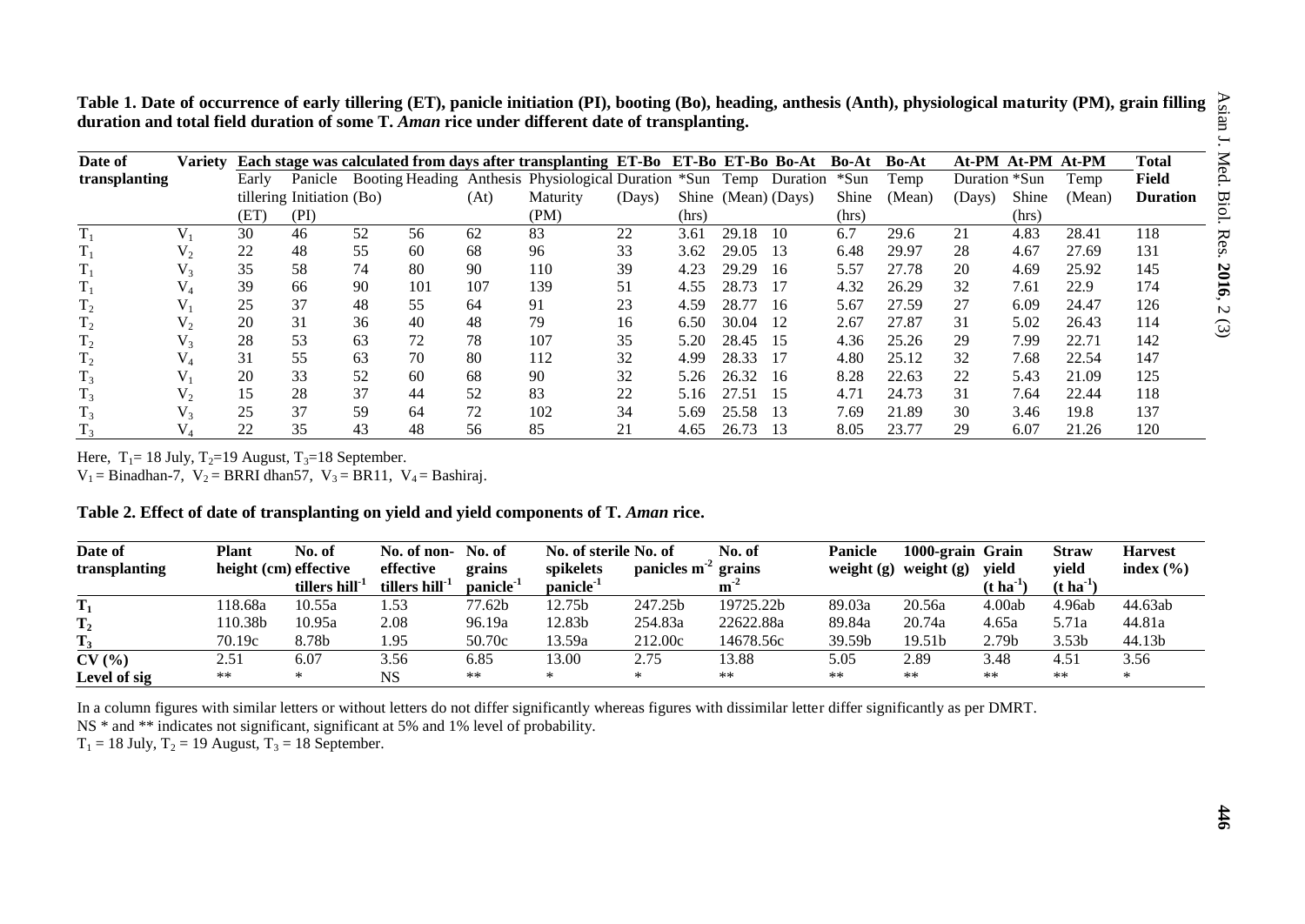| <b>Variety</b> | Plant<br>height<br>(cm) | No. of<br>effective<br>tillers<br>$hill-1$ | No. of non-No. of<br>effective<br>tillers<br>$hill-1$ | grains<br>panicle <sup>-1</sup> | No. of<br>sterile<br>spikelets<br>panicle <sup>-1</sup> | No. of<br>panicles $m2$ | No. of grains<br>m <sup>2</sup> | <b>Panicle</b><br>weight $(g)$ | $1000$ -grain<br>weight $(g)$ | Grain<br>yield<br>$(\text{t} \text{ ha}^{-1})$ | <b>Straw</b><br>yield<br>$(t \, \text{ha}^{-1})$ | <b>Harvest</b><br>index $(\% )$ |
|----------------|-------------------------|--------------------------------------------|-------------------------------------------------------|---------------------------------|---------------------------------------------------------|-------------------------|---------------------------------|--------------------------------|-------------------------------|------------------------------------------------|--------------------------------------------------|---------------------------------|
| $V_1$          | 87.05c                  | 9.87b                                      | 2.62a                                                 | 72.23c                          | 15.12a                                                  | 232.33c                 | 15177.03d                       | 76.34b                         | 21.92b                        | 3.33 <sub>b</sub>                              | 4.15b                                            | 44.54                           |
| $\mathbf{V}_2$ | 81.07d                  | 8.53c                                      | .29b                                                  | 72.06c                          | 10.59d                                                  | 196.22d                 | 18047.70c                       | 62.93d                         | 17.77d                        | 3.20 <sub>b</sub>                              | 4.02 <sub>b</sub>                                | 44.24                           |
| $V_3$          | 93.88b                  | 10.91ab                                    | 1.71ab                                                | 78.53a                          | 12.27c                                                  | 241.78b                 | 19340.91b                       | 80.09a                         | 23.25a                        | 4.47a                                          | 5.48a                                            | 44.71                           |
| $\mathbf{V}_4$ | 137.00a                 | 11.07a                                     | 1.80                                                  | 76.53b                          | 14.24b                                                  | 281.78a                 | 23469.90a                       | 71.93c                         | 18.12c                        | 4.25ab                                         | 5.28ab                                           | 44.59                           |
| CV(%)          | 2.51                    | 6.07                                       | 3.56                                                  | 6.85                            | 13.00                                                   | 2.75                    | 13.88                           | 5.05                           | 2.89                          | 3.48                                           | 4.51                                             | 3.56                            |
| Level of sig   | $***$                   | $**$                                       | $**$                                                  | $***$                           | $**$                                                    | $***$                   | $**$                            | $***$                          | $***$                         | **                                             | $**$                                             | <b>NS</b>                       |

**Table 3. Effect of variety on yield and yield components of T.** *Aman* **rice.**

In a column figures with similar letters or without letters do not differ significantly whereas figures with dissimilar letter differ significantly as per DMRT.

NS and \*\* indicates not significant and significant at 1% level of probability.

 $V_1$  = Binadhan-7,  $V_2$  = BRRI dhan57,  $V_3$  = BR11,  $V_4$  = Bashiraj.

#### Table 4. Effect of interaction of date of transplanting and variety on yield and yield components of T. *Aman* rice

| Date of transplanting<br>$\times$ variety | <b>Plant height</b><br>(cm) | No. of<br>effective<br>tillers<br>$hill-1$ | No. of non-<br>effective tillers<br>$hill-1$ | No. of<br>grains panicle <sup>-1</sup> | No. of sterile<br>spikelets panicle | No. of panicles<br>$m-2$ | $1000$ -grain<br>weight $(g)$ | <b>Harvest index</b><br>(%) |
|-------------------------------------------|-----------------------------|--------------------------------------------|----------------------------------------------|----------------------------------------|-------------------------------------|--------------------------|-------------------------------|-----------------------------|
| $T_1V_1$                                  | 106.47bc                    | 10.20b                                     | 2.60 <sub>bc</sub>                           | 73.87cde                               | 15.58ab                             | 228.33cde                | 22.69a                        | 44.68                       |
| $T_1V_2$                                  | 96.93cd                     | 8.33bc                                     | 0.87fg                                       | 84.55bcd                               | 10.02fg                             | 201.33e                  | 19.42b                        | 44.31                       |
| $T_1V_3$                                  | 110.07b                     | 10.33 <sub>b</sub>                         | 1.20efg                                      | 82.48bcd                               | $12.16c-f$                          | 253.33bcd                | 22.79a                        | 44.77                       |
| $T_1V_4$                                  | 161.23a                     | 13.33a                                     | 1.47 def                                     | 69.58def                               | $13.14b-e$                          | 306.00a                  | 17.33cd                       | 44.75                       |
| $T_2V_1$                                  | 91.27d                      | 9.60 <sub>b</sub>                          | 1.40def                                      | 86.49bc                                | $11.06$ efg                         | 242.67b-e                | 23.04a                        | 44.49                       |
| $T_2V_2$                                  | 89.13d                      | 10.20 <sub>b</sub>                         | 2.73 <sub>b</sub>                            | 80.91bced                              | $11.87d-g$                          | 244.33bcd                | 17.46cd                       | 44.66                       |
| $T_2V_3$                                  | 108.20b                     | 13.60a                                     | 2.40bcd                                      | 123.13a                                | 14.73bcd                            | 259.33bc                 | 23.26a                        | 45.49                       |
| $T_2V_4$                                  | 152.90a                     | 10.40b                                     | $1.80b-f$                                    | 94.23b                                 | $13.65b-f$                          | 273.00ab                 | 19.18b                        | 44.58                       |
| $T_3V_1$                                  | 63.40e                      | 9.80b                                      | 3.87a                                        | 56.33fg                                | 18.62a                              | 226.00cde                | 20.04b                        | 44.45                       |
| $T_3V_2$                                  | 57.13e                      | 7.07c                                      | 0.27g                                        | $50.72$ g                              | 9.87 <sub>g</sub>                   | 143.00f                  | 16.44d                        | 43.75                       |
| $T_3V_3$                                  | 63.37e                      | 8.80bc                                     | $1.53c-f$                                    | 29.98h                                 | 9.92g                               | 212.67de                 | 23.71a                        | 43.86                       |
| $T_3V_4$                                  | 96.87cd                     | 9.47bc                                     | $2.13b-e$                                    | 65.77ef                                | 15.94abc                            | 266.33bc                 | 17.85c                        | 44.45                       |
| CV(%)                                     | 2.51                        | 6.07                                       | 3.56                                         | 6.85                                   | 13.00                               | 2.75                     | 2.89                          | 3.56                        |
| Level of sig                              | $***$                       | $***$                                      | $***$                                        | $**$                                   | $***$                               | $***$                    | $***$                         | <b>NS</b>                   |

In a column figures with similar letters or without letters do not differ significantly whereas figures with dissimilar letter differ significantly as per DMRT. NS and \*\* indicates not significant and significant at 1% level of probability.<br>T<sub>1</sub> = 18 July, T<sub>2</sub> = 19 August, T<sub>3</sub> = 18 September.  $V_1 = B_2$ 

 $V_1$  = Binadhan-7,  $V_2$  = BRRI dhan57,  $V_3$  = BR11,  $V_4$  = Bashiraj.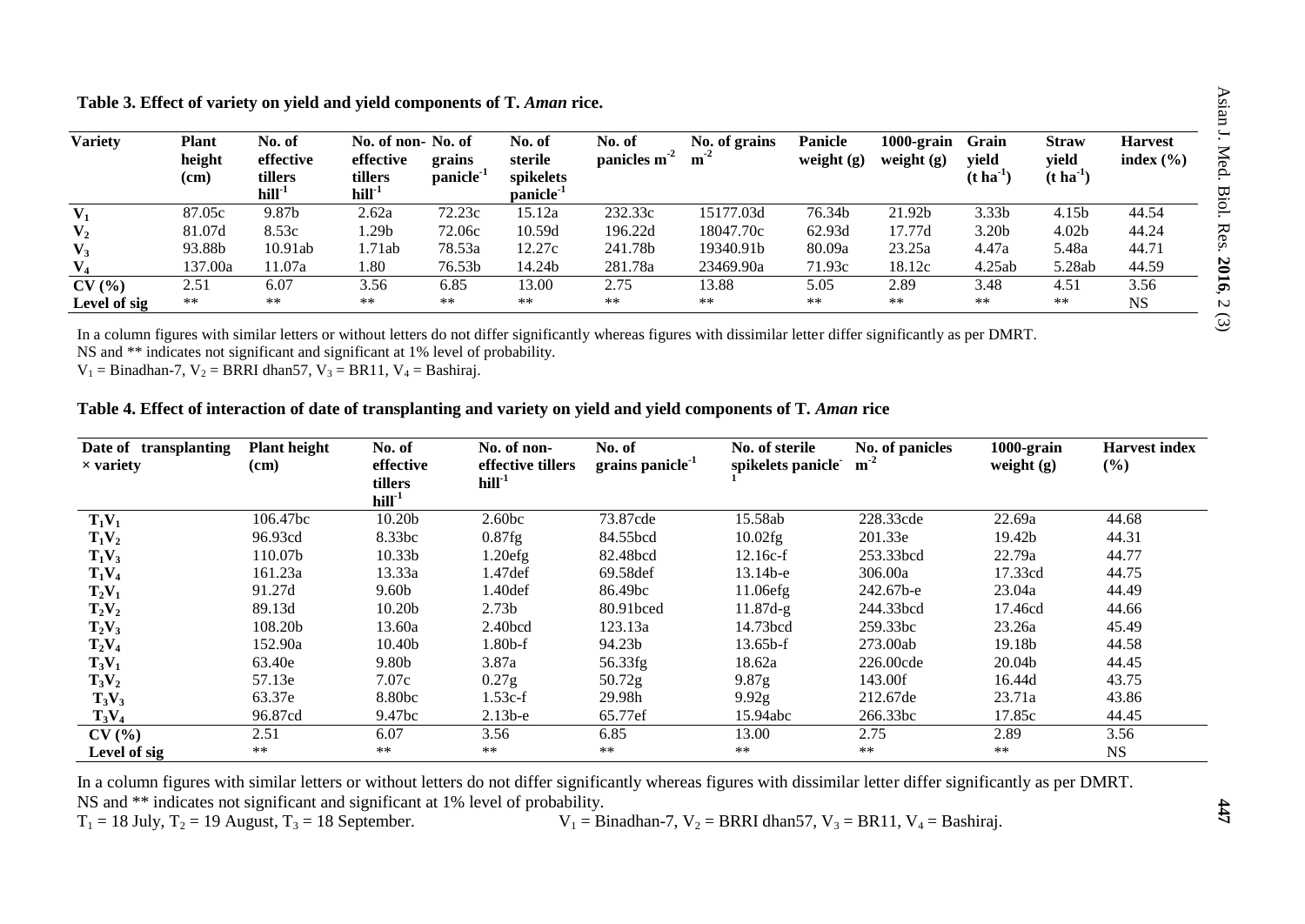#### **3.3. Relationship between total biomass and grain yield**

Relationship between grain yield and total biomass has been shown in (Figure 1). Total dry biomass is an important character responsible for higher yield. Experimental results revealed that the grain yield showed significantly positive correlation ( $R^2 = 0.98**$ ) with total dry biomass (Figure 1). This means an increase in total biomass resulted in the corresponding increased in the grain yield of transplant *Aman* rice. Thus indicate total biomass might be critical characteristics in yield performance of transplant *Aman* rice. From the results discussed above, it can be concluded that transplant *Aman* rice cv. BR11 grown at 19 August emerged out as a promising practice to achieve desired grain yield.



**Figure 1. Relationship between grain yield and total biomass of T.** *Aman* **rice varieties under different dates of transplanting.**



**Figure 2. Relationship between individual grain weight and grain length of a) Binadhan-7, b) BRRI dhan57, c) BR11 and d) Bashiraj affected by date of transplanting.**  $T_{1=}$  18 July,  $T_{2}=$  19 August,  $T_{3}=$  18 September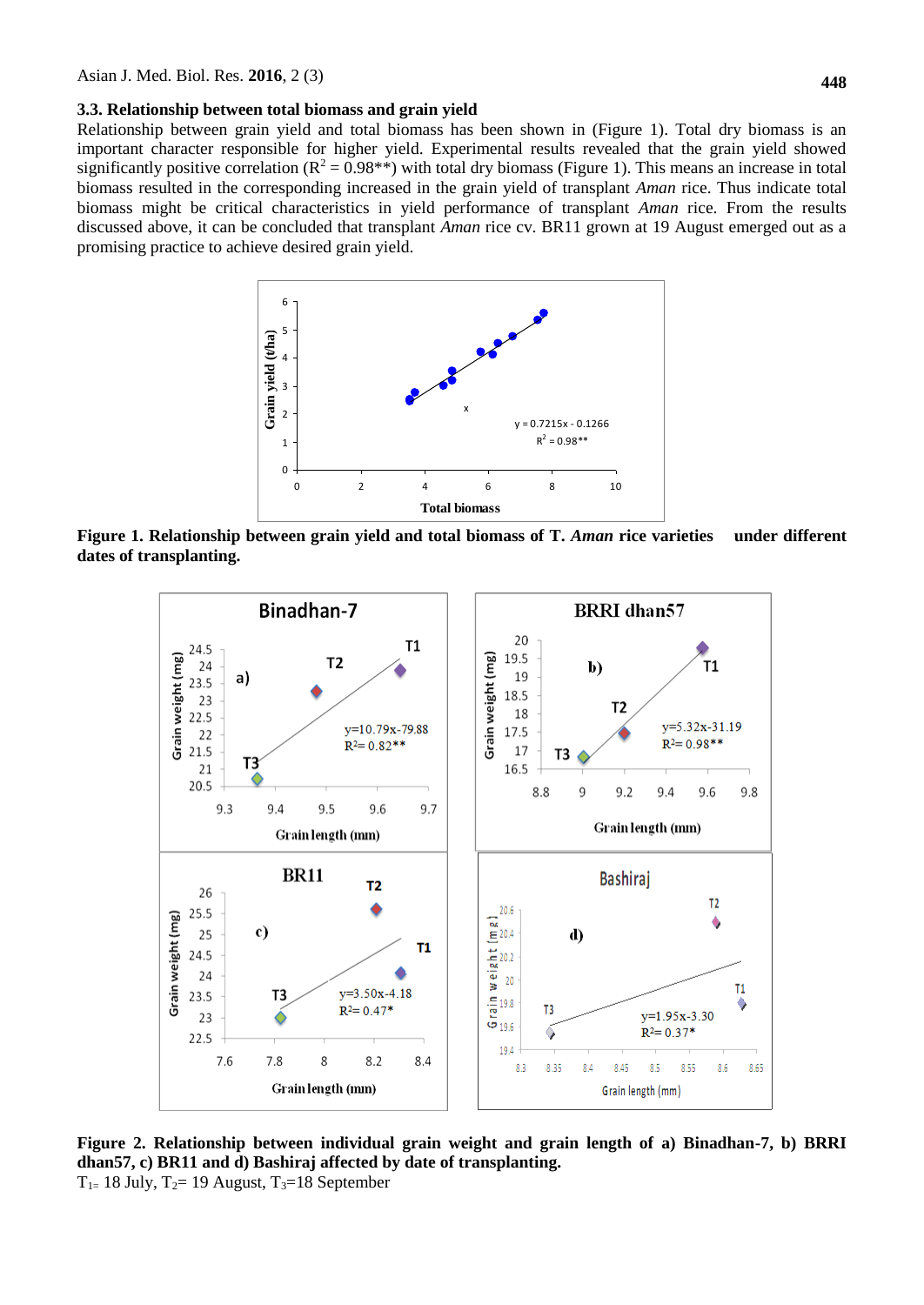#### **3.4. Grain dimensions**

Grain dimensions mainly include grain length, width and height. Grain length was mostly affected by interaction of date of transplanting and variety.

Grain length showed weakly relationship with the grain weight. Individually Binadhan-7and BRRI dhan57 showed strong relation ( $R^2 = 0.82^{**}$  and  $R^2 = 0.98^{**}$ ) with grain weight but the length of BR11 and Bashiraj showed weak relation ( $R^2 = 0.47^*$  and  $R^2 = 0.37^*$ ) with grain weight at different date of transplanting (Figure 2). The relationship of grain weight with grain width  $(T_1:R^2=0.76**, T_2:R^2=0.94**, T_1: R^2=0.92**)$ , height  $(T_1:R^2=0.53^*, T_2:R^2=0.99^{**}, T_1:R^2=0.89^{**})$  and volume  $(T_1:R^2=0.85^{**}, T_2: R^2=0.98^{**}, T_1: R^2=0.97^{**})$  showed

positive and moderately strong relationship at different date of transplanting (Figure 3).



#### **Figure 3. Relationship between individual grain weight and grain width, height and volume affected by variety and date of transplanting.**

 $T_{1=}$  18 July,  $T_{2}=$  19 August,  $T_{3}=$  18 September

#### **4. Conclusions**

From the above discussion, it may be concluded that the optimum time for transplanting *Aman* rice ranges between 18 July-19 August. But the growth, yield and yield contributing characters were highest for the varieties when transplanted at 19 August, specially for BR11, yield was drastically reduced then at 18 September. The yield of Binadhan-7was not reduced considerably compared with other varieties. Hence, the present study suggests that the varieties under this study may preferably be planted around 19 August. However, for late transplanting up to 18 September Binadhan-7 may be used for obtaining better yield under AEZ-9 in *Aman* season. But studies at different agro-ecological zones are needed to arrive at a definite conclusion.

#### **Conflict of interest**

None to declare.

#### **References**

- Ali AA, Abou Khalifa and IM El-Rewainy, 2012. Study some physiological characters, yield and yield component for five new rice varieties under different sowing dates. Advances in Applied Science Research, 2012, 3: 440-445.
- Anjuman S, 2012. Effect of cultivar and source of phosphorous on the performance of transplant *aman* rice. M.S. Thesis, Department of Agronomy, Bangladesh Agricultural University, Mymensingh, p. 31.
- BBS (Bangladesh Bureau of Statistics), 2011. Monthly Statistical Bulletin, Statistics division Ministry of Planning Government of the Peoples Republic of Bangladesh. pp. 32-37.